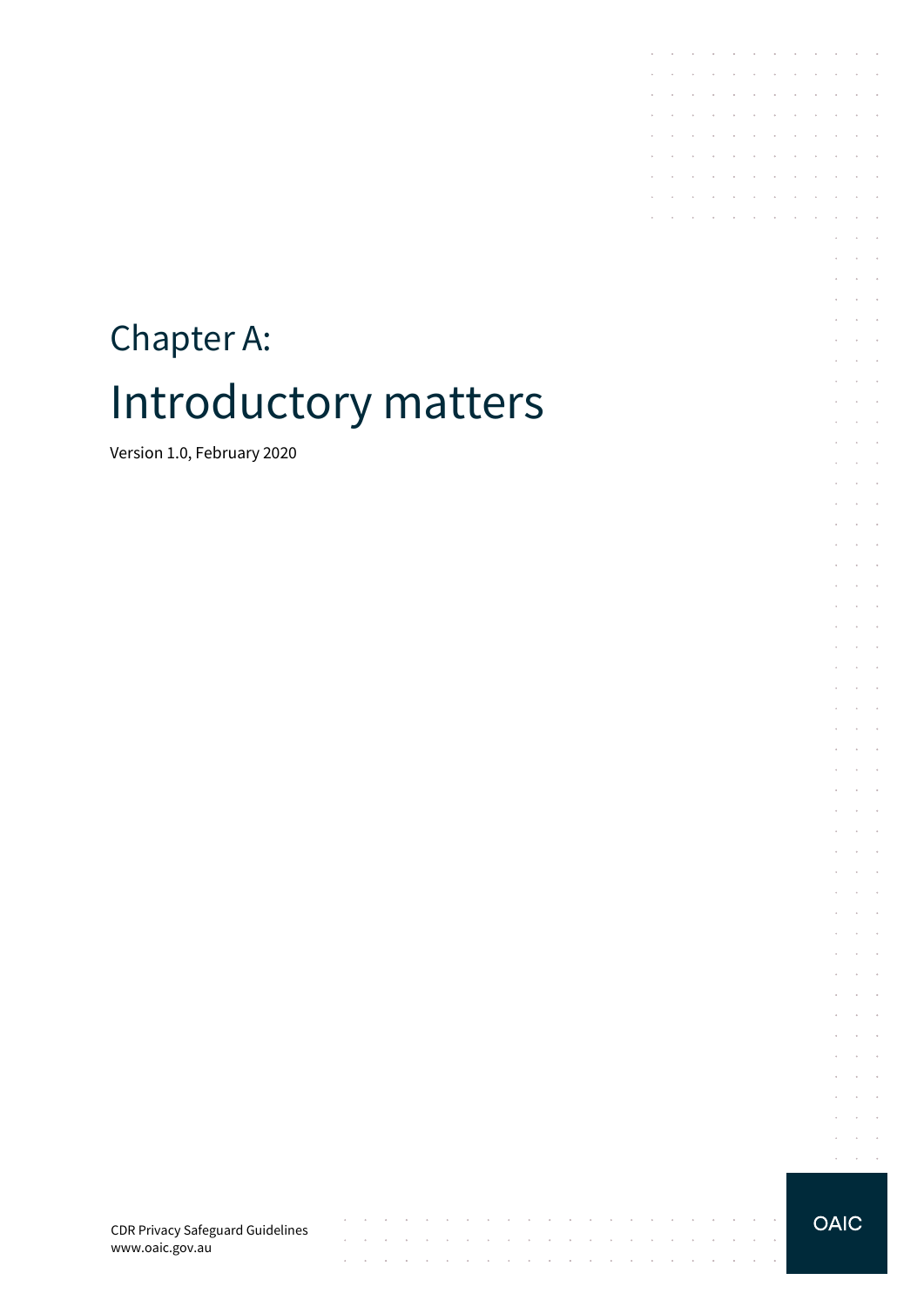### **Contents**

| <b>Purpose</b>                                                           | 3 |
|--------------------------------------------------------------------------|---|
| About the consumer data right                                            |   |
| About the privacy safeguards                                             | 4 |
| Who must comply with the privacy safeguards?                             | 5 |
| Which privacy protections apply in the CDR context?                      | 6 |
| Do the privacy safeguards apply instead of the Privacy Act and the APPs? |   |
| Accredited persons and accredited data recipients                        | 7 |
| Data holders                                                             | 8 |
| Designated gateways                                                      | 8 |
| What happens if an entity breaches the privacy safeguards?               |   |
| Where do I get more information?                                         |   |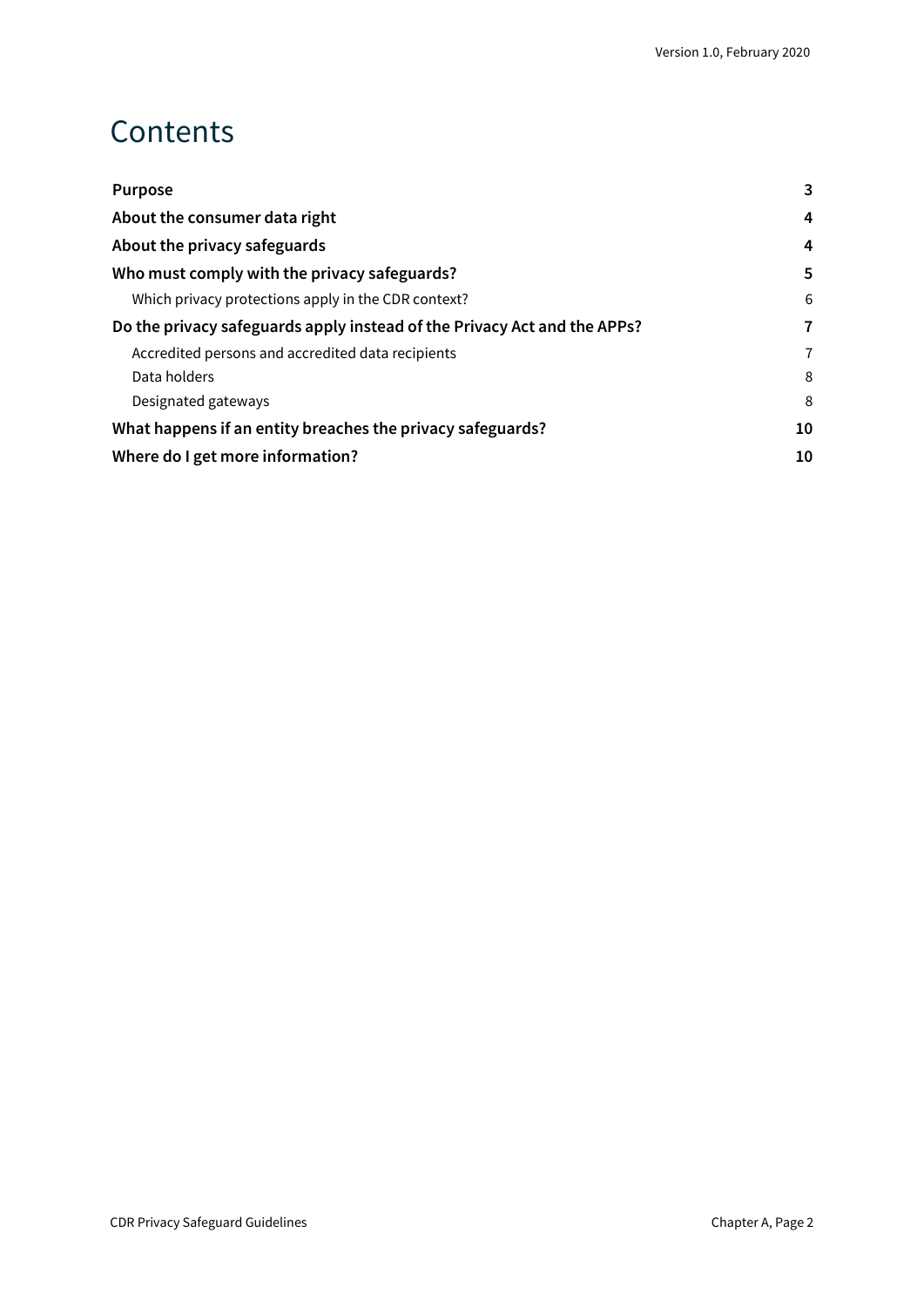#### <span id="page-2-0"></span>**Purpose**

- The Australian Information Commissioner issues these Privacy Safeguard guidelines under s 56EQ(1)(a) of the *Competition and Consumer Act 2010* (Competition and Consumer Act). These guidelines are not a legislative instrument.<sup>[1](#page-2-1)</sup>
- The Privacy Safeguard guidelines are made in order to guide entities on avoiding acts or  $A.2$ practices that may breach the privacy safeguards, which are set out in Division 5 of Part IVD of the Competition and Consumer Act.
- A.3 Part IVD of the Competition and Consumer Act is the legislative base for the consumer data right (CDR) regime.
- $A.4$ The Privacy Safeguard guidelines outline:
	- the mandatory requirements in the privacy safeguards and related consumer data rules (CDR Rules) — generally indicated by 'must' or 'is required to'
	- the Information Commissioner's interpretation of the privacy safeguards and CDR Rules — generally indicated by 'should'
	- examples that explain how the privacy safeguards and CDR Rules may apply to particular circumstances. Any examples given are not intended to be prescriptive or exhaustive of how an entity may comply with the mandatory requirements in the privacy safeguards; the particular circumstances of an entity will also be relevant, and
	- good privacy practice to supplement minimum compliance with the mandatory requirements in the privacy safeguards and CDR Rules — generally indicated by 'could'.
- $A.5$ The Privacy Safeguard guidelines are not legally binding and do not constitute legal advice about how an entity should comply with the privacy safeguards and CDR Rules. An entity may wish to seek independent legal advice where appropriate.
- In developing the Privacy Safeguard guidelines, the Information Commissioner has had  $A.6$ regard to the objects of Part IVD of the Competition and Consumer Act, stated in s 56AA of the Competition and Consumer Act:
	- to enable consumers in certain sectors of the Australian economy to require information relating to themselves in those sectors to be disclosed safely, efficiently and conveniently:
		- o to themselves for use as they see fit, or
		- o to accredited persons for use subject to privacy safeguards.
	- to enable any person to efficiently and conveniently access information in those sectors that is about goods (such as products) or services and does not relate to any identifiable, or reasonably identifiable, consumers, and
	- to create more choice and competition, or to otherwise promote the public interest.

<span id="page-2-1"></span><sup>&</sup>lt;sup>1</sup> Section 56EO(5) of the Competition and Consumer Act.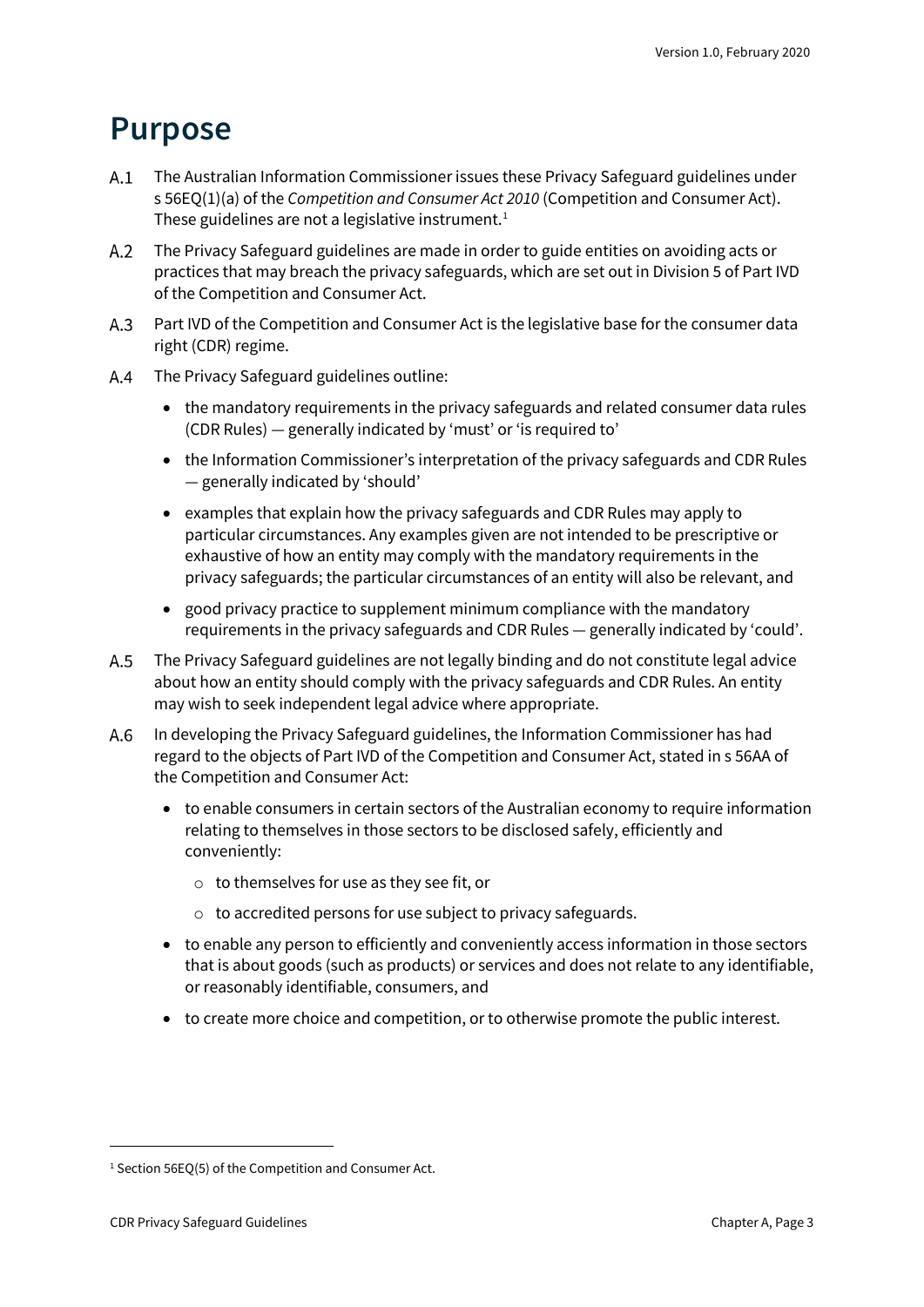### <span id="page-3-0"></span>**About the consumer data right**

- $A.7$ The CDR aims to provide greater choice and control for Australians over how their data is used and disclosed. It allows consumers to access particular data in a usable form and to direct a business to securely transfer that data to an accredited person.
- Individual consumers and small, medium and large business consumers will all be able to  $A.8$ exercise the CDR in relation to data that is covered by the CDR regime.
- A.9 The CDR will be rolled out in stages starting with the banking sector (known as 'Open Banking'). Next, CDR will be implemented in the energy and telecommunication sectors. It will then be introduced sector by sector across the broader economy.

# <span id="page-3-1"></span>**About the privacy safeguards**

- A.10 The privacy safeguards are legally binding statutory provisions, which ensure the security and integrity of the CDR regime. The specific requirements for certain privacy safeguards are set out in the CDR Rules.
- A.11 The privacy safeguards set out standards, rights and obligations in relation to collecting, using, disclosing and correcting CDR data for which there are one or more consumers:
	- Privacy Safeguard 1: Open and transparent management of CDR data
	- Privacy Safeguard 2: Anonymity and pseudonymity
	- Privacy Safeguard 3: Seeking to collect CDR data from CDR participants
	- Privacy Safeguard 4: Dealing with unsolicited CDR data from CDR participants
	- Privacy Safeguard 5: Notifying of the collection of CDR data
	- Privacy Safeguard 6: Use or disclosure of CDR data by accredited data recipients or designated gateways
	- Privacy Safeguard 7: Use or disclosure of CDR data for direct marketing by accredited data recipients or designated gateways
	- Privacy Safeguard 8: Overseas disclosure of CDR data by accredited data recipients
	- Privacy Safeguard 9: Adoption or disclosure of government related identifiers by accredited data recipients
	- Privacy Safeguard 10: Notifying of the disclosure of CDR data
	- Privacy Safeguard 11: Quality of CDR data
	- Privacy Safeguard 12: Security of CDR data and destruction of de-identification of redundant CDR data
	- Privacy Safeguard 13: Correction of CDR data
- A.1[2](#page-3-2) The privacy safeguards only apply to CDR data for which there are one or more consumers.<sup>2</sup> This means that if there is no person that is identifiable or reasonably identifiable from the

<span id="page-3-2"></span><sup>2</sup> Section 56EB(1) of the Competition and Consumer Act.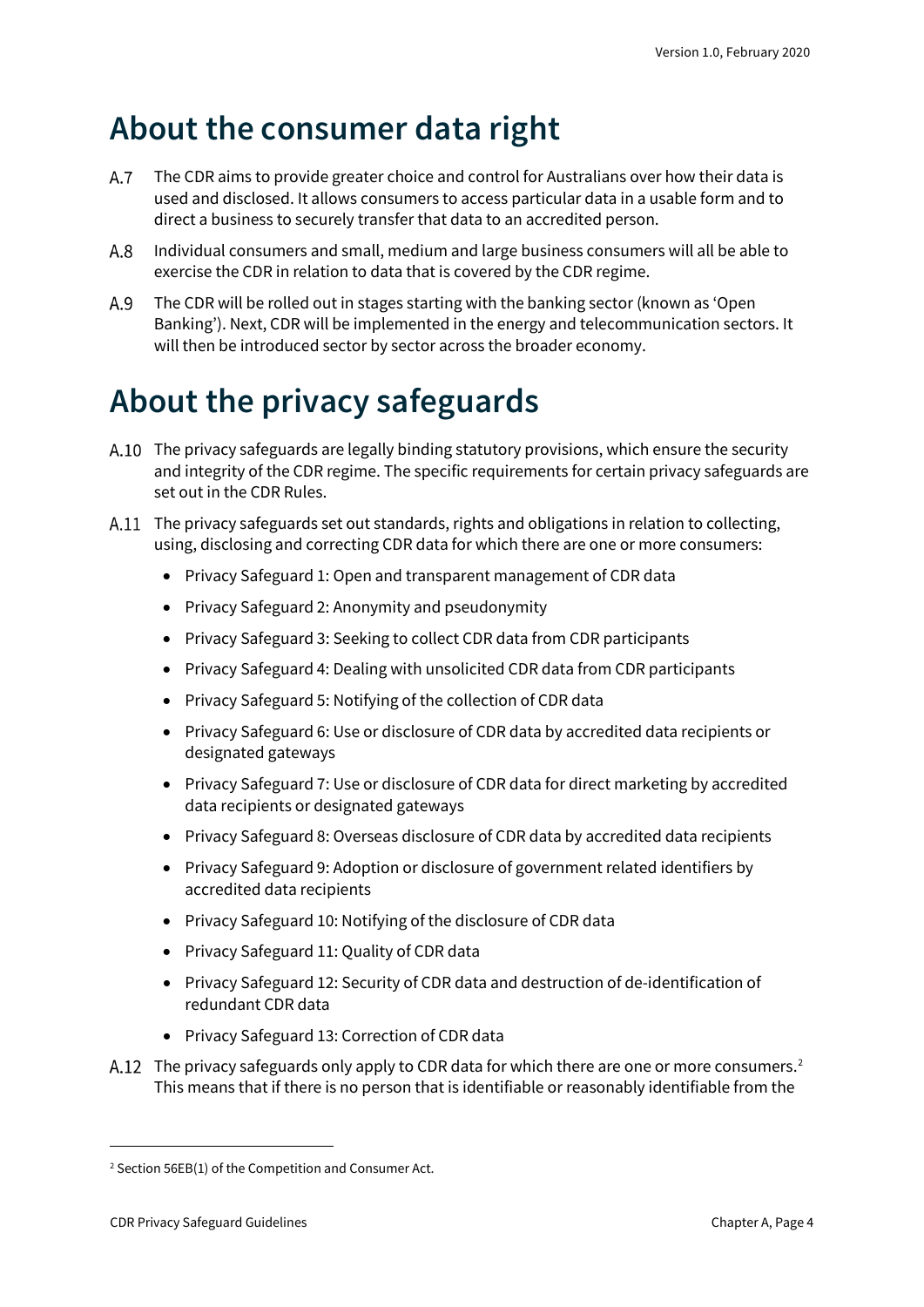CDR data, $3$  because, for instance, it is product data for which there is no consumer, the privacy safeguards do not apply.

- A.13 The privacy safeguards are structured to reflect the CDR data lifecycle. They are grouped into five subdivisions within Division 5 of Part IVD of the Competition and Consumer Act:
	- Subdivision B Consideration of CDR data privacy (Privacy Safeguards 1 and 2)
	- Subdivision C Collecting CDR data (Privacy Safeguards 3, 4 and 5)
	- Subdivision D Dealing with CDR data (Privacy Safeguards 6, 7, 8, 9 and 10)
	- Subdivision E Integrity of CDR data (Privacy Safeguards 11 and 12)
	- Subdivision F Correction of CDR data (Privacy Safeguard 13)
- A.14 The requirements in each of these privacy safeguards interact with and complement each other.

#### **How to use these guidelines**

- The structure of the Privacy Safeguard guidelines reflects the structure of the privacy safeguards: Privacy Safeguards 1 to 13 are each dealt with in separate chapters.
- A.16 The number of the chapter corresponds to the number of the privacy safeguard.
- Chapter B contains guidance on general matters, including an explanation of key concepts that are used throughout the privacy safeguards and the Privacy Safeguard guidelines.
- Chapter C contains guidance on consent, which is the primary basis for collecting and using CDR data under the CDR regime.
- A.19 These guidelines should be read together with the full text of Division 5 of Part IVD of the Competition and Consumer Act and the CDR Rules.

#### <span id="page-4-0"></span>**Who must comply with the privacy safeguards?**

- A.20 The privacy safeguards apply to entities who are authorised or required under the CDR regime to collect, use or disclose CDR data for which there is at least one consumer. This includes:
	- **accredited persons:** persons who have been granted accreditation by the Australian Competition and Consumer Commission to receive data through the CDR regime<sup>[4](#page-4-2)</sup>
	- **accredited data recipients:** accredited persons who have collected the CDR data from a data holder or another accredited data recipient<sup>[5](#page-4-3)</sup>
	- data holders: the holders of the original data that the transfer of data applies to, <sup>[6](#page-4-4)</sup> and

<span id="page-4-1"></span> $3$  Section 56AI(3)(c) of the Competition and Consumer Act.

<span id="page-4-2"></span><sup>4</sup> For specific requirements, see section 56CA of the Competition and Consumer Act.

<span id="page-4-3"></span><sup>5</sup> For specific requirements, see s 56AK of the Competition and Consumer Act.

<span id="page-4-4"></span><sup>6</sup> For specific requirements, see s 56AJ of the Competition and Consumer Act.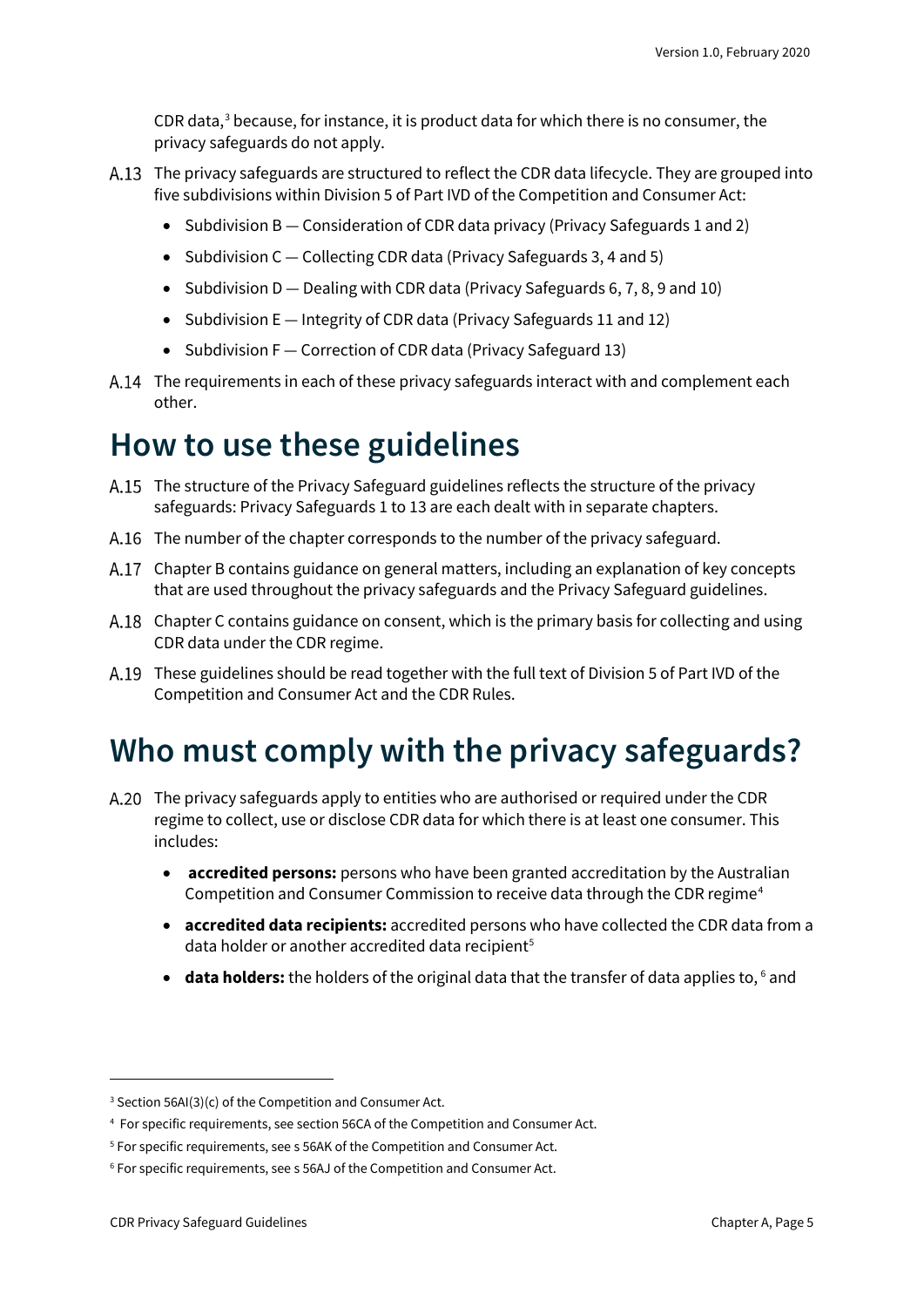- **designated gateways:** entities designated by the Minister as responsible for facilitating the transfer of information between data holders and accredited persons. [7](#page-5-1)
- Each of these types of entities are defined in the Competition and Consumer Act and discussed further in [Chapter B \(Key concepts\).](https://www.oaic.gov.au/consumer-data-right/cdr-privacy-safeguard-guidelines/chapter-b-key-concepts)
- Each privacy safeguard chapter specifies the type of entity to which it applies.
- A.23 The privacy safeguards extend to acts, omissions, matters and things outside Australia.<sup>8</sup>
- A.24 In respect of CDR data held within Australia, the privacy safeguards apply to all persons, including foreign persons.<sup>[9](#page-5-3)</sup>
- A.25 In respect of an act or omission relating to CDR data held outside Australia, the privacy safeguards only apply if the act or omission: $10$ 
	- is done by or on behalf of an Australian person
	- occurs wholly or partly in Australia, or wholly or partly on board an Australian aircraft or an Australian ship, or
	- occurs wholly outside Australia, and an Australian person suffers, or is likely to suffer, financial or other disadvantage as a result of the act or omission.

#### <span id="page-5-0"></span>**Which privacy protections apply in the CDR context?**

| <b>CDR</b> entity                   | Privacy safeguards that apply to CDR data <sup>11</sup> | APPs that apply to CDR data                                                                                                                                                            |
|-------------------------------------|---------------------------------------------------------|----------------------------------------------------------------------------------------------------------------------------------------------------------------------------------------|
| Accredited<br>person                | Privacy safeguards $1,$ <sup>12</sup> 3 and 4           | APPs 1, 2, 3 and $4^{13}$                                                                                                                                                              |
| <b>Accredited</b><br>data recipient | Privacy safeguards 1, 2 and 5-13                        | None, however APP 1 will continue<br>to apply generally as the entity will<br>be an accredited person                                                                                  |
| Data holder                         | Privacy safeguards 1, 10, 11 and 13                     | All APPs (1–13)<br>APPs 10 and 13 are replaced by<br>Privacy Safeguards 11 and 13 once<br>the data holder is required or<br>authorised to disclose the CDR<br>data under the CDR Rules |
| <b>Designated</b><br>gateway        | Privacy safeguards 1, 6, 7 and 12                       | APPs 1-5, 8-10 and 12-13                                                                                                                                                               |

<span id="page-5-1"></span> $7$  For specific requirements, see s 56AL(2) of the Competition and Consumer Act.

<span id="page-5-2"></span><sup>8</sup> Section 56AO(1) of the Competition and Consumer Act.

<span id="page-5-3"></span><sup>&</sup>lt;sup>9</sup> Section 56AO(2) of the Competition and Consumer Act.

<span id="page-5-4"></span><sup>10</sup> Section 56AO(3) of the Competition and Consumer Act.

<span id="page-5-5"></span><sup>&</sup>lt;sup>11</sup> Note the Privacy Safeguards and/or APPs apply only to CDR data that is also personal information (i.e. not CDR data that is about businesses or corporations).

<span id="page-5-6"></span><sup>&</sup>lt;sup>12</sup> Privacy Safeguard 1 applies to an accredited person who is an accredited data recipient of any CDR data.

<span id="page-5-7"></span><sup>&</sup>lt;sup>13</sup> The remaining APPs will not apply to an accredited person in respect of CDR data that is personal information because the accredited person will become an accredited data recipient of the CDR data when it is collected under the CDR Rules.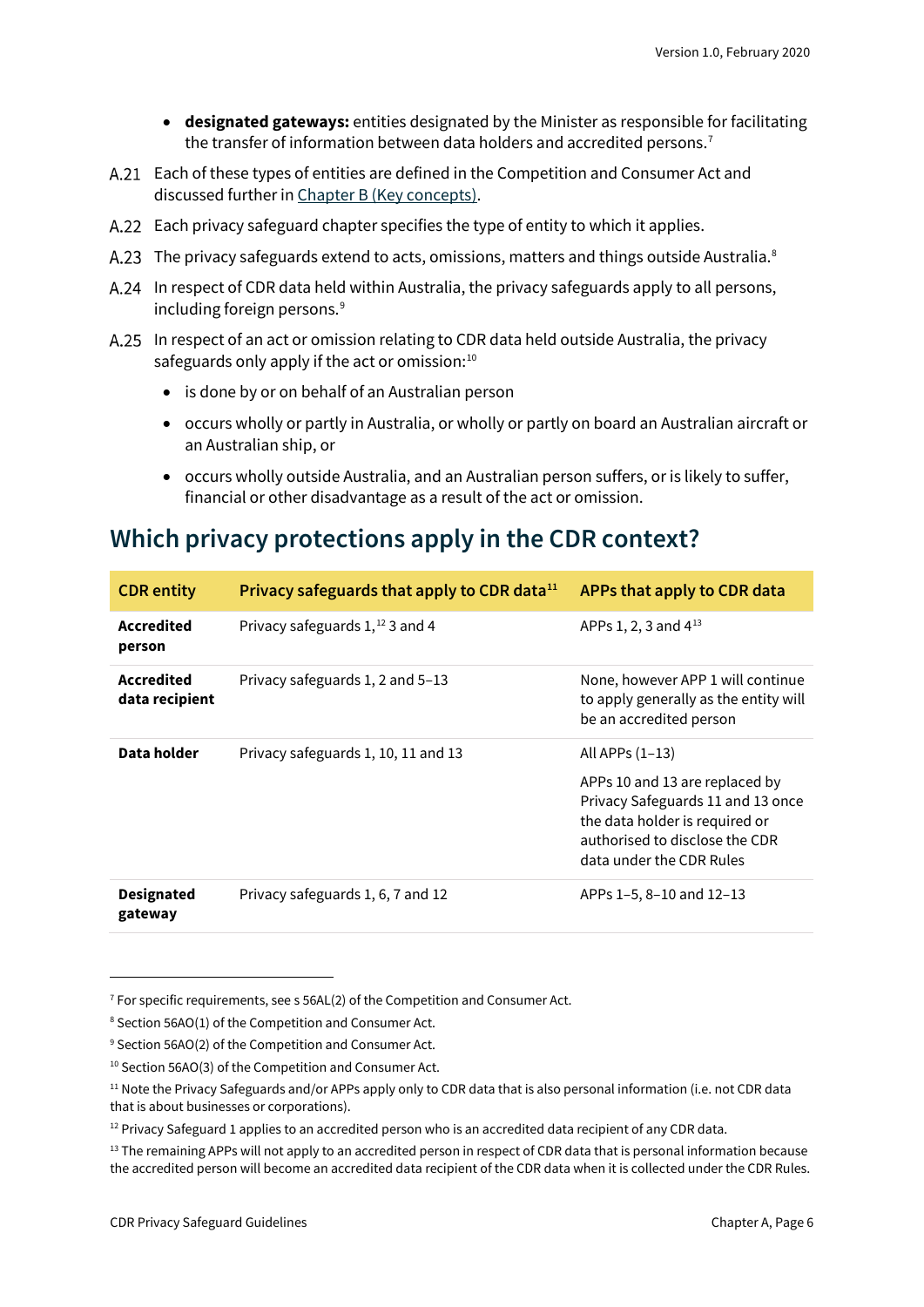**Note:** *The privacy safeguards and/or APPs apply only to CDR data that is also personal information (i.e. not CDR data that is about businesses or corporations).*

### <span id="page-6-0"></span>**Do the privacy safeguards apply instead of the Privacy Act and the APPs?**

- A.26 Section 56EC(4) of the Competition and Consumer Act sets out when a privacy safeguard applies instead of an APP. However, as set out in the above table, some APPs and privacy safeguards apply concurrently, to ensure there are no gaps in the protection of the data.<sup>[14](#page-6-2)</sup>
- The privacy safeguards apply only to CDR data for which there is one or more consumer.<sup>[15](#page-6-3)</sup> As such, CDR data protected by the privacy safeguards will contain information about an identified or reasonably identifiable individual, and will therefore also be 'personal information' under the Privacy Act.
- To work out when the privacy safeguards apply, an entity needs to consider what capacity they are acting in – as a data holder, accredited person/accredited data recipient, or designated gateway.
- A.29 In each chapter in these guidelines, the interaction between the privacy safeguard and corresponding APP is discussed.
- A.30 See also the flow chart below which demonstrates the privacy protections that apply at various stages of the information flow.

#### <span id="page-6-1"></span>**Accredited persons and accredited data recipients**

- A.31 All accredited persons are subject to the Privacy Act and the APPs.<sup>[16](#page-6-4)</sup>
- For example, an accredited person must also comply with Privacy Safeguard 1 if they have received any CDR data through the CDR regime. Privacy Safeguard 1 will apply concurrently with APP 1. Together, APP 1 and Privacy Safeguard 1 require entities to put ongoing governance measures in place and have a compliant privacy policy and CDR policy in place to ensure the open and transparent management of personal information and CDR data (respectively). The obligations in APP 1 will not be satisfied if only Privacy Safeguard 1 is complied with, as Privacy Safeguard 1 applies only to the management of CDR data (not other personal information). In addition, these principles require entities to ensure compliance with the particularities of all other APPs and the Privacy Safeguards respectively.
- A.33 When an accredited person receives CDR data through the CDR regime they become an accredited data recipient for that data, and then the applicable privacy safeguards will apply to that CDR data instead of the APPs.

<span id="page-6-2"></span><sup>&</sup>lt;sup>14</sup> See, for example, Note 1 to section 56EC(5) of the Competition and Consumer Act. APP 1 and Privacy Safeguard 1, for example, apply in parallel given that they are general data obligations which may need to apply to regulated entities at all times.

<span id="page-6-3"></span><sup>&</sup>lt;sup>15</sup> Section 56EB(1) of the Competition and Consumer Act.

<span id="page-6-4"></span><sup>&</sup>lt;sup>16</sup> Section 6E(1D) of the Privacy Act.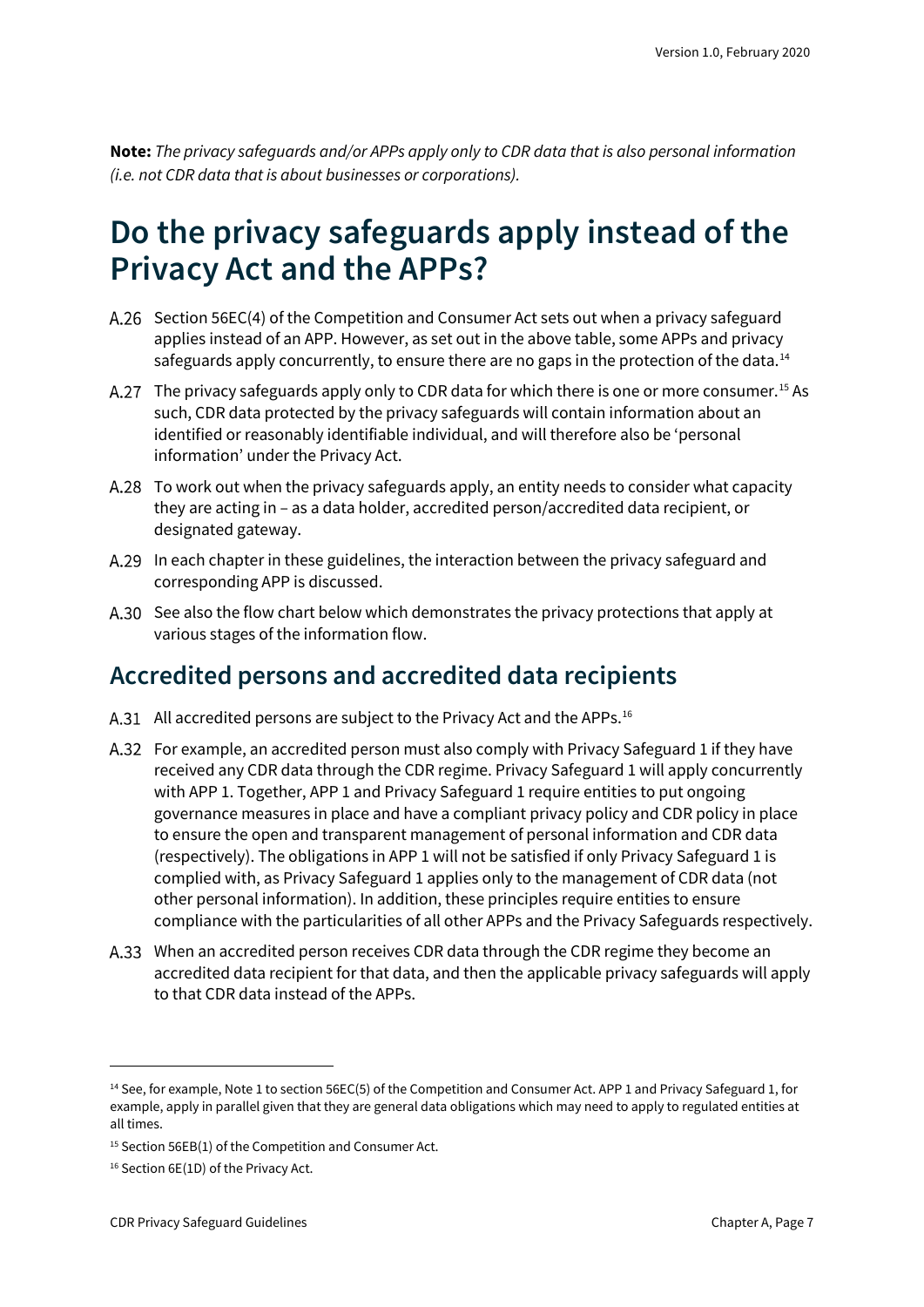This means that Privacy Safeguards 2, 5, 6, 7, 8, 9, 11, 12 and 13 generally apply to that data instead of the corresponding APP (2, 5, 6, 7, 8, 9, 10, 11 and 13).

#### <span id="page-7-0"></span>**Data holders**

- For data holders, the APPs will apply to CDR data that is also personal information with the exception of APPs 10 (quality of personal information) and 13 (correction of personal information), which are replaced by Privacy Safeguards 11 (quality of CDR data) and 13 (correction of CDR data) once the data holder is required or authorised to disclose the CDR data under the CDR Rules. Privacy Safeguard 10 does not have an APP equivalent and applies in addition to all other privacy protections.
- Data holders must also comply with both APP 1 and Privacy Safeguard 1 which relate to open and transparent management of personal information and CDR data respectively. As explained above, these obligations apply concurrently and the obligations in Privacy Safeguard 1 do not displace the APP 1 obligations.

#### <span id="page-7-1"></span>**Designated gateways**

- The APPs will continue to apply to designated gateways for CDR data that is personal information except in relation to the use and disclosure of CDR data, including for direct marketing purposes, for which Privacy Safeguards 6 (use or disclosure of CDR data) and 7 (direct marketing) apply instead of APP 6 and APP 7, and the security of the CDR data, for which Privacy Safeguard 12 (security of CDR data) applies instead of APP 11.
- Further, designated gateways must comply with Privacy Safeguard 1 (open and transparent management of CDR data) in addition to APP 1. As explained above, these obligations apply concurrently and the obligations in Privacy Safeguard 1 do not displace the APP 1 obligations.

**Note**: *Currently, there are no designated gateways in the CDR regime responsible for facilitating the transfer of information between data holders and accredited persons (see Chapter B (Key concepts) for the meaning of designated gateway).*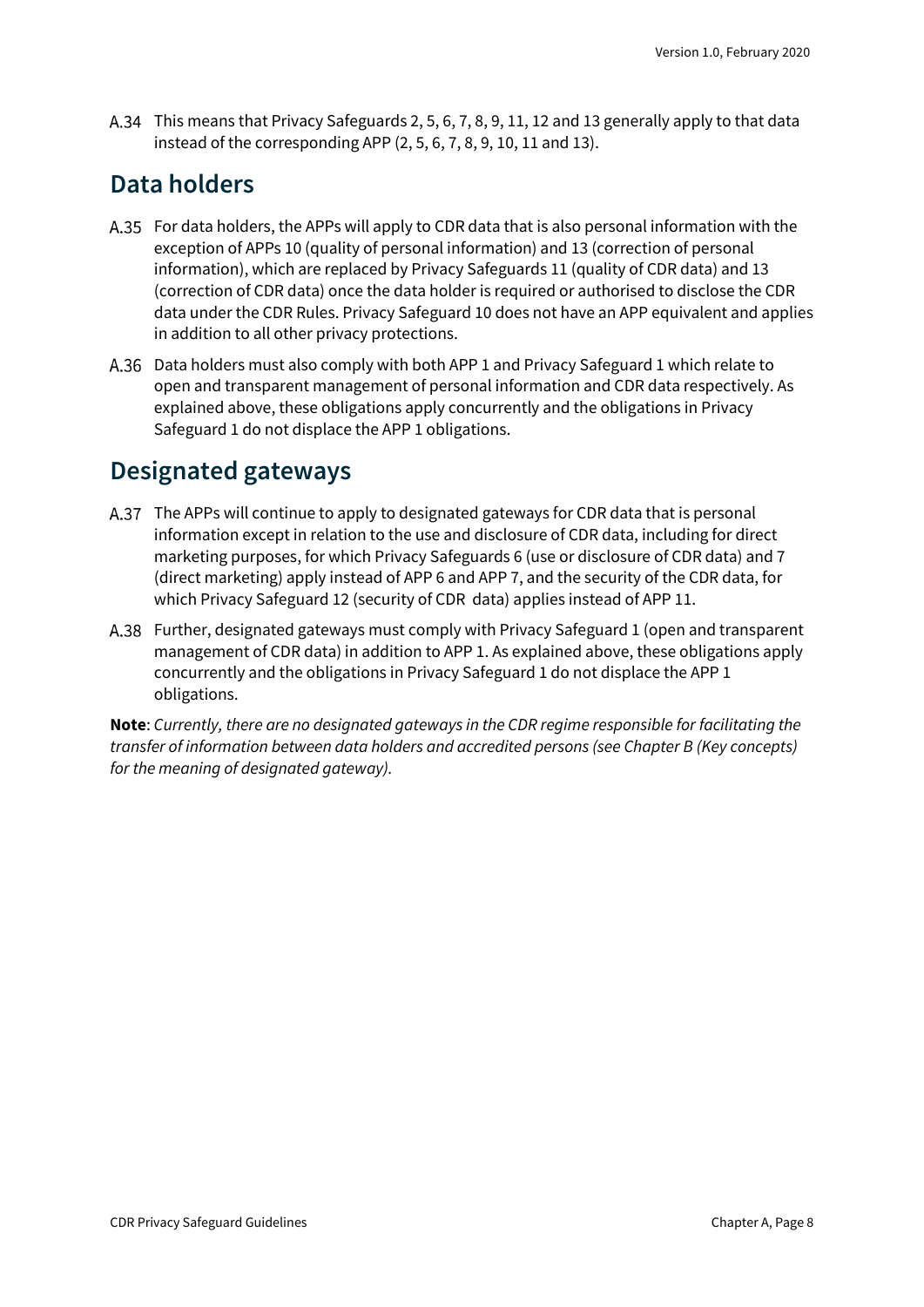#### Privacy protections at various stages of the information flow